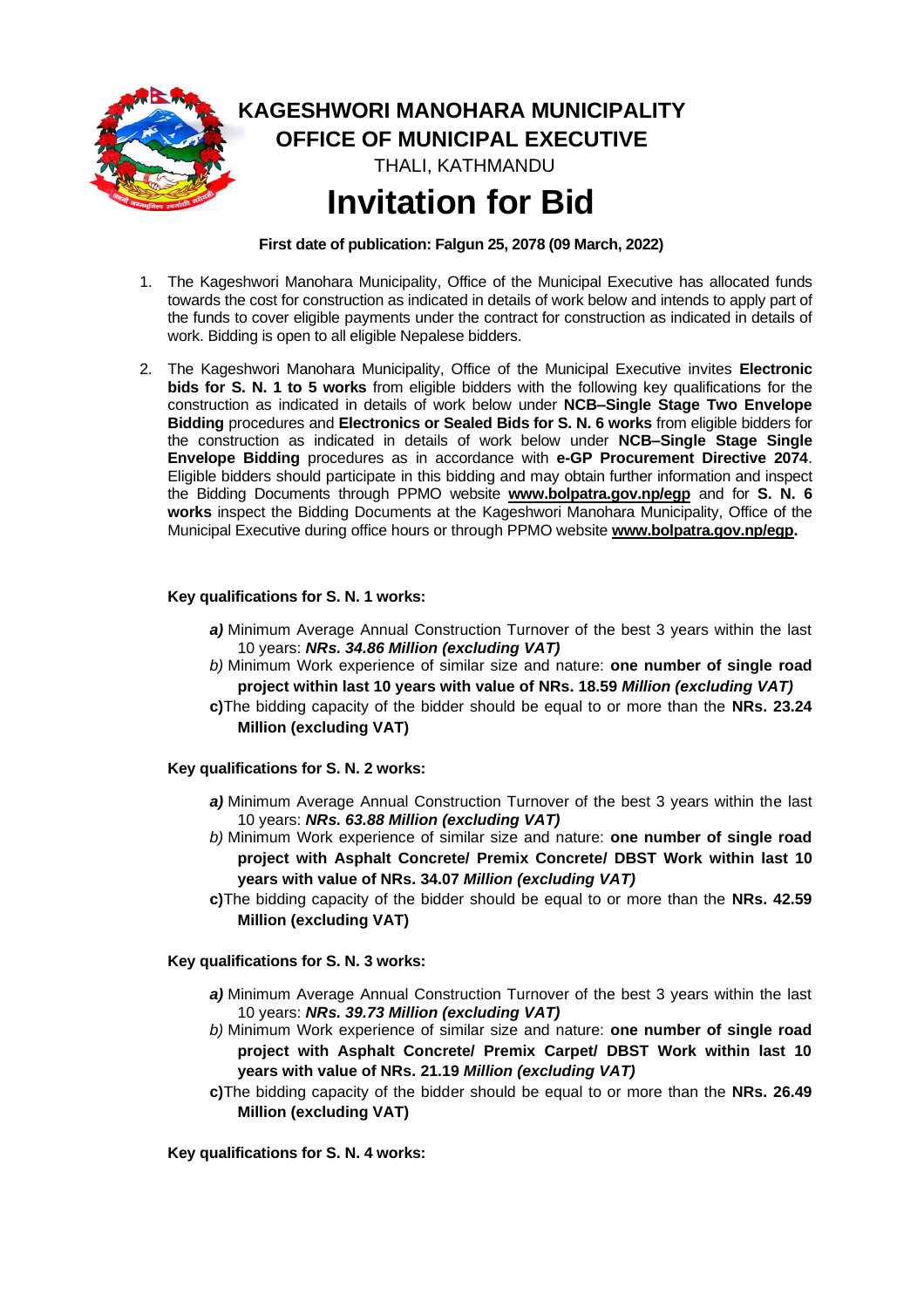- *a)* Minimum Average Annual Construction Turnover of the best 3 years within the last 10 years: *NRs. 84.56 Million (excluding VAT)*
- *b)* Minimum Work experience of similar size and nature: **one number of slope stabilization work with RCC pile construction or one number of building project with RCC pile construction or one number of bridge project with RCC pile construction within last 10 years with value of NRs. 45.10** *Million (excluding VAT)*
- **c)**The bidding capacity of the bidder should be equal to or more than the **NRs. 56.37 Million (excluding VAT)**

#### **Key qualifications for S. N. 5 works:**

- *a)* Minimum Average Annual Construction Turnover of the best 3 years within the last 10 years: *NRs. 64.10 Million (excluding VAT)*
- *b)* Minimum Work experience of similar size and nature: **one number of single road project within last 10 years with value of NRs. 34.19** *Million (excluding VAT)*
- **c)**The bidding capacity of the bidder should be equal to or more than the **NRs. 42.74 Million (excluding VAT)**
- 3. A complete set of Bidding Documents for **S. N. 1 to 5 works** may download from PPMO's Web Site **www.bolpatra.gov.np/egp** by eligible Bidders and submit their bids only electronically through **[www.bolpatra.gov.np/egp](http://www.bolpatra.gov.np/egp)** and upon payment of a non-refundable fee as shown in table below, for **S. N 6 works** a complete set of Bidding Documents may down load from PPMO's Web Site **www.bolpatra.gov.np/egp** and submit their bids electronically through **[www.bolpatra.gov.np/egp](http://www.bolpatra.gov.np/egp)** or a complete set of bidding documents may be purchased by the interested bidders upon submission of a written application attaching copies of the Bidders Registration, VAT Registration and Tax Clearance certificates of F/Y 077/78 at Kageshwori Manohara Municipality, Office of the Municipal Executive, Thali, Kathmandu and upon payment of a non-refundable fee as shown in table below in the Rajaswa (revenue) account as specified below and the scanned copy (pdf format) of the Bank deposit voucher shall be uploaded by the bidder at the time of electronic submission of the bids. Bidding documents can be down loaded from PPMO's website on or before date and time of bid submission or purchase hardcopy bidding document within the office hours on or before **Chaitra 24, 2078 (07 April, 2022)**

Information to deposit the cost of bidding document in Bank

Name of the Bank: NIC ASIA Bank Limited Name of Office: Kageshwori Manohara Municipality, Kathmandu Account Name: Ga 1.1 ANTARIK RAJASHWA KHATA Account No. : 0182050029545002

- 4. Bidder who wishes to submit the Bid Security in the form of Cash, the cash should be deposited in Account Name : STHANIYA TAHA DHARAUTI, Account No. : 18CA051127352401 of NIC ASIA Bank Limited, Thali Branch, Kathmandu
- 5. Bids must be valid for a period of **90 days** after bid opening and must be accompanied by a scanned copy of the Bid security in pdf format amounting as specified in the details of works**,** which shall be valid up to **30 days** beyond the validity period of Bid.
- 6. Pre-bid meeting shall be held at Kageshwori Manohara Municipality, Office of the Municipal Executive, Danchhi, Kathmandu at 14.00 hrs. on **Chaitra 16, 2078 (30 March, 2022).**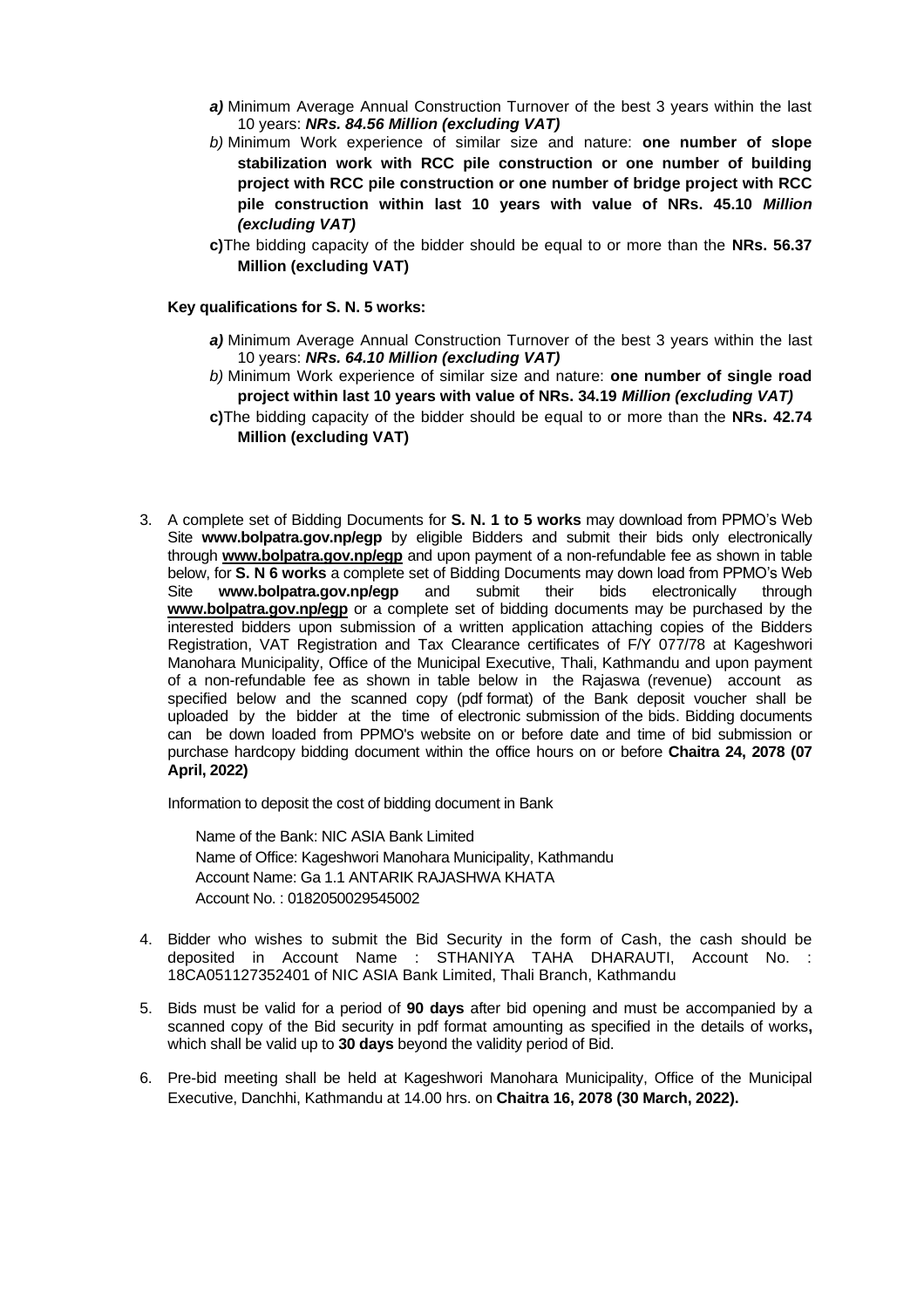- 7. Electronic Bids must be submitted through PPMO website **[www.bolpatra.gov.np/](http://www.bolpatra.gov.np/)egp** and for **S. N. 6 works** hard copy sealed bids must be delivered to the Kageshwori Manohara Municipality, Office of the Municipal Executive, Thali, Kathmandu on or before 12:00 hrs of **Chaitra 25, 2078 (08 April, 2022)**. After that time web site will not accept automatically any bids submitted late also late bids of hard copy will be rejected.
- 8. The **electronic bid of S. N. 1 to 5 works** and sealed bids or electronic bids of **S. N. 6 works** will be opened in the presence of Bidders' representatives who choose to attend at 13.00 hrs. On **Chaitra 25, 2078 (08 April, 2022)** at Kageshwori Manohara Municipality, Office of the Municipal Executive, Thali, Kathmandu.
- 9. The price bid of **S. N. 1 to 5 works** will be opened after evaluation of technical bids. The e-GP system will send the e-mail notification to bidders whose price bids which have been found substantially responsive technical bids and who have been determined as being qualified for award to attend the opening of the price bids.
- 10. Matters not covered in this notice shall be treated in accordance with PPA-2063 and PPR of Kageshwori Manohara Municipality-2076

| S.<br>No.      | Contract<br>Identification No.                                          | Name of Project                                                                                                                                                                     | Estimate<br>amount<br>(excluding VAT<br>and<br>contingencies)<br>NRs. | <b>Bid security</b><br>amount<br>NRs. | <b>Bid</b><br>document<br>fee (Non -<br>refundable)<br>NRs. |
|----------------|-------------------------------------------------------------------------|-------------------------------------------------------------------------------------------------------------------------------------------------------------------------------------|-----------------------------------------------------------------------|---------------------------------------|-------------------------------------------------------------|
| 1              | Ganeshmandir-<br>Suryamandali<br>Road<br>/W/NCB/21/2078 -<br>079        | Construction of Road from<br>Ganesh mandir - Bagmati, Park -<br>Health Post and Suryamandali,<br>Kageshwori Manohara<br>Municipality, ward no 2,<br>Kathmandu                       |                                                                       | 657000                                | 5000.00                                                     |
| $\overline{2}$ | Pipalbot-<br>Purnabinayak-<br>Somtirtha<br>Road/W/NCB/22/<br>2078 - 079 | Construction of Road from<br>Pipalbot - Laxminarayan Temple,<br>Purna Binayak Marga and<br>Somtirtha - Gita Mandir,<br>Kageshwori Manohara<br>Municipality, ward no 7.<br>Kathmandu |                                                                       | 1203000                               | 5000.00                                                     |
| 3              | Sangam tol-Om<br>tol- Adarsha Tol<br>Road/W/NCB/23/<br>2078 - 079       | Construction of Road in Sangam<br>tol - Om tol, Adarsha Tol - Ward<br>no. 7 Border and Tejbinayak<br>Chowk - Nursary, Kageshwori<br>Manohara Municipality, ward no<br>8. Kathmandu  |                                                                       | 749000                                | 5000.00                                                     |
| 4              | Slope<br>Stabilization/W/NC<br>B/24/2078 - 079                          | Slope Stabilization work in<br>Landslide Area of Ward no. 3, 6<br>and 8, Kageshwori Manohara<br>Municipality, Kathmandu                                                             |                                                                       | 1593000                               | 5000.00                                                     |

## **Details of Works**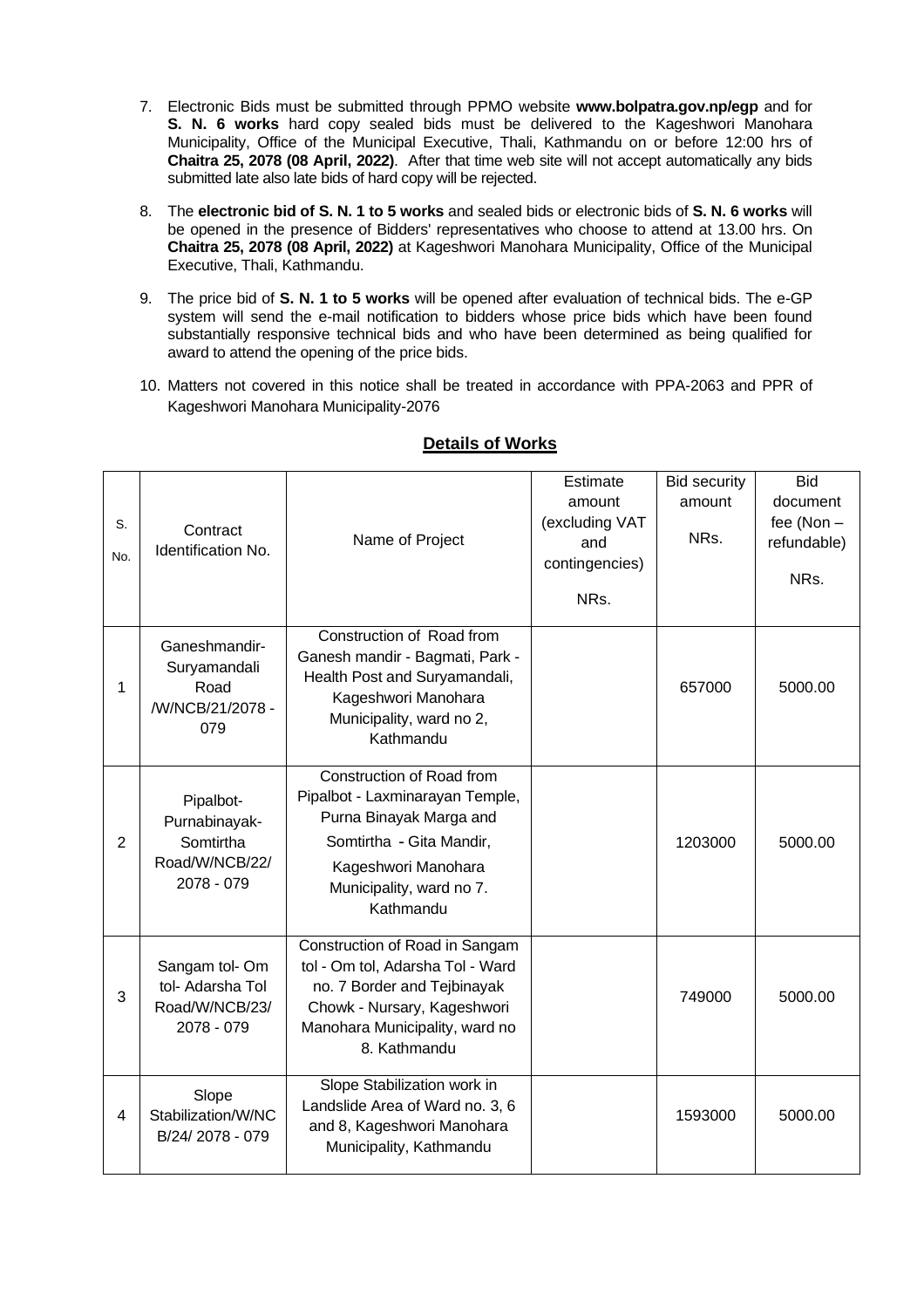| 5 | Retaining<br>Structures/W/NCB/<br>25/2078 - 079 | <b>Construction of Retaining</b><br>Structures at Various Road and<br>Rivulets of Ward no. 4 to 9,<br>Kageshwori Manohara<br>Municipality, ward no 4, 5, 6, 8<br>and 9. Kathmandu |               | 1208000 | 5000.00 |
|---|-------------------------------------------------|-----------------------------------------------------------------------------------------------------------------------------------------------------------------------------------|---------------|---------|---------|
| 6 | Adarsha<br>School/W/NCB/26/<br>2078 - 079       | Construction of Administration<br><b>Building of Adarsha Secondary</b><br>School, Kageshwori Manohara<br>Municipality, ward no 3,<br>Kathmandu                                    | 10,392,411.41 | 294000  | 3000.00 |